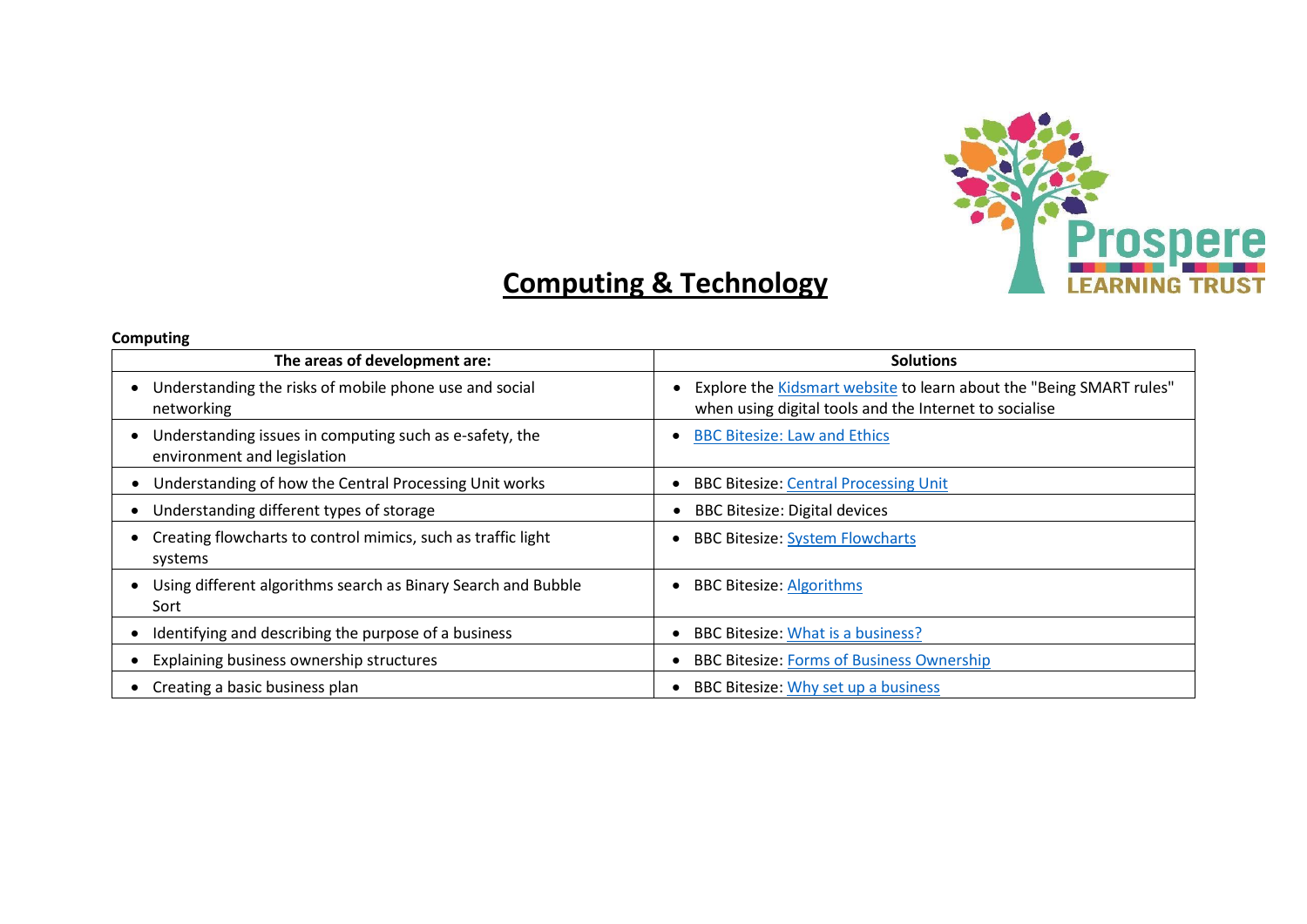## **Food Technology**

| The areas of development are:                                                                                                                                                         | <b>Solutions</b>                                                                                                                                                                                  |
|---------------------------------------------------------------------------------------------------------------------------------------------------------------------------------------|---------------------------------------------------------------------------------------------------------------------------------------------------------------------------------------------------|
| Demonstrating safe working practices in food technology                                                                                                                               | Build knowledge at home by helping prepare and cook meals                                                                                                                                         |
| Selecting and using a variety of equipment when manufacturing<br>dishes                                                                                                               | Build knowledge at home by using different equipment and<br>follow on practical lessons to familiarise yourself with<br>different equipment and their uses                                        |
| Carrying out a number of knife skills when preparing fruits,<br>vegetables and meats                                                                                                  | Practise knife techniques at home and in practical lessons<br>$\bullet$<br>Food Preparation and Nutrition textbook: Vegetable cuts, page<br>15                                                    |
| Applying the skills of combining and shaping ingredients when<br>manufacturing dishes                                                                                                 | Practise various combining and shaping techniques during<br>$\bullet$<br>practical lessons and develop these skills through practice at<br>home                                                   |
| Using technical skills to make, shape and finish dough based<br>products                                                                                                              | Practise making various doughs in practical lessons including<br>$\bullet$<br>bread and pastry and develop these at home                                                                          |
| Being aware of all hygiene practices necessary for the safe<br>production of food products                                                                                            | Watch the video link: Food Safety - Good Food Hygiene                                                                                                                                             |
| Appreciating the current guidelines for a healthy diet and applying<br>$\bullet$<br>knowledge to create balanced meals using the eat well guide                                       | Examining Food and Nutrition by Jenny Ridgewell, pages 48 - 77<br>NHS website: The Eatwell Guide                                                                                                  |
| Recognising the dangers of too much sugar, fat and salt in a diet<br>$\bullet$<br>and knowing how to make healthier choices when cooking                                              | The British Heart Foundation website: Sugar, Salt and Fat<br>Health Care, Beauty and Fashion Blog: Side Effects of too much<br>$\bullet$<br>Sugar, Salt, Fats and Trans Fats in Diet              |
| Understanding the difference between macro and micro<br>$\bullet$<br>nutrients, their function and sources                                                                            | Healthy Kids Association website: Macronutrients<br>$\bullet$<br>Fitday website: Micronutrients: What they are and why they<br>are essential                                                      |
| Identifying and understanding the labelling information found on<br>commercially produced food products                                                                               | British Heart Foundation website: Sugar, Salt and Fat                                                                                                                                             |
| Appreciating where and how ingredients are grown or reared<br>and describing what environmental issues are associated with<br>food production                                         | <b>BBC Bitesize website: Environmental and ethical factors</b>                                                                                                                                    |
| Understanding the functional and chemical properties of food<br>$\bullet$<br>and the scientific principles that alter the working characteristics<br>during the manufacture of dishes | Watch a selection of PowerPoint presentations, read a<br>number of fact sheets and complete student worksheets on<br>the following website: Food a fact of Life: Functional<br>properties of food |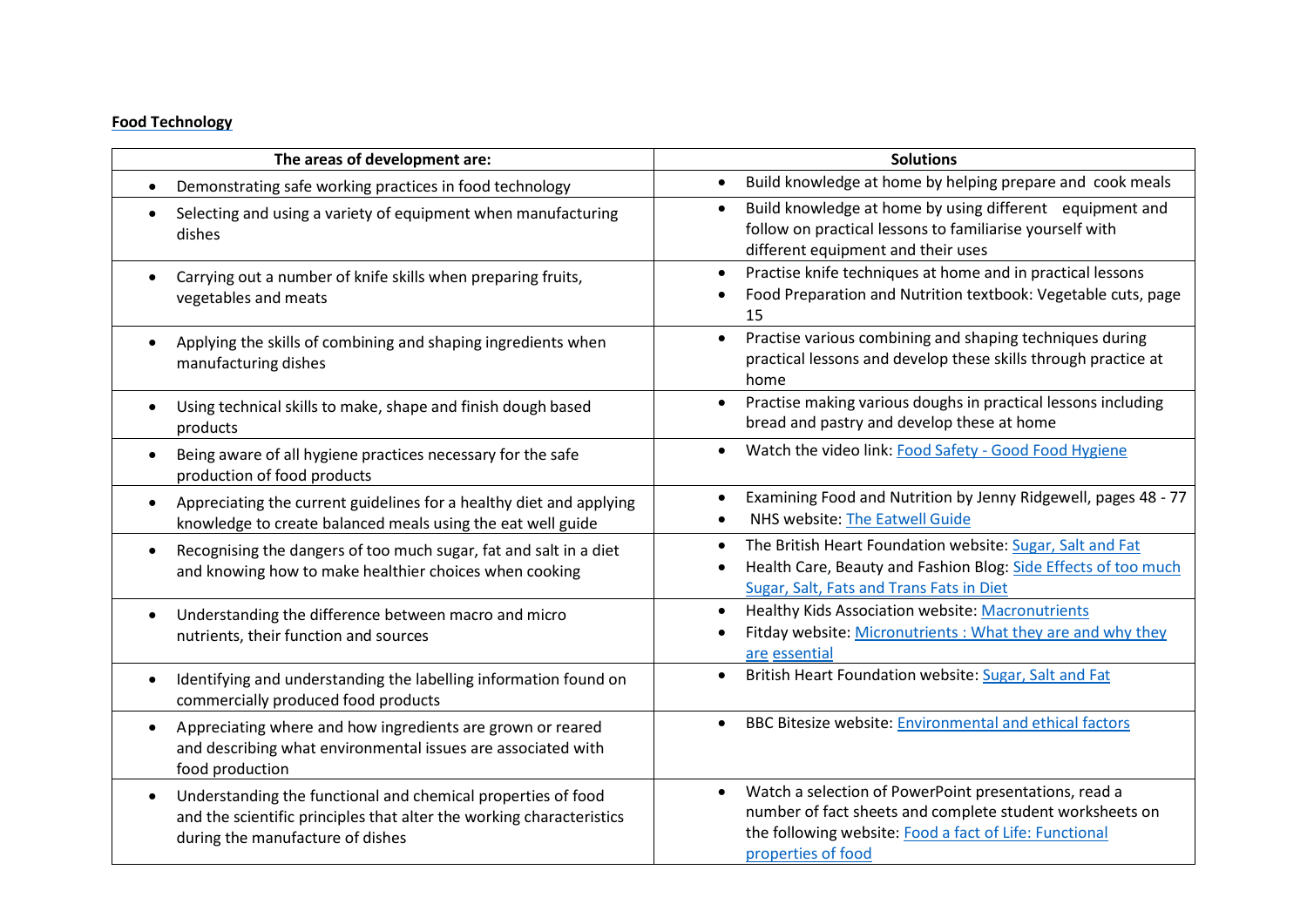## Design Technology

| The areas of development are:                                                                                                           | <b>Solutions</b>                                                                                                                          |
|-----------------------------------------------------------------------------------------------------------------------------------------|-------------------------------------------------------------------------------------------------------------------------------------------|
| Demonstrating a broad knowledge of design and technology                                                                                | Further information and support can be found on Technology<br>$\bullet$                                                                   |
| material areas, such as Timbers, Metals, Plastics and Textiles                                                                          | <b>Student website (using the Resistant Materials subject area)</b>                                                                       |
| Demonstrating safe working practices in design and technology<br>٠                                                                      | Further information and support can be found on Technology<br>$\bullet$                                                                   |
|                                                                                                                                         | <b>Student website (using the Health &amp; Safety area)</b>                                                                               |
| Confidently using key design and technology terminology both<br>$\bullet$                                                               | Further information and support can be found by reading the<br>$\bullet$                                                                  |
| orally and in their written work                                                                                                        | specific pages in the AQA GCSE Design and Technology                                                                                      |
|                                                                                                                                         | Specification (Subject specific vocabulary)                                                                                               |
| Demonstrating as well as applying knowledge and understanding of<br>$\bullet$                                                           | Further information and support can be found on BBC Bitesize<br>$\bullet$                                                                 |
| designing and making principles; specifically investigation/research                                                                    | website AQA GCSE Design & Technology (using the specialist                                                                                |
| of primary and secondary data                                                                                                           | technical principals area)                                                                                                                |
| Demonstrating as well as applying knowledge and understanding of<br>$\bullet$                                                           | Further information and support can be found on BBC Bitesize<br>$\bullet$                                                                 |
| designing and making principles; specifically environmental, social                                                                     | website AQA GCSE Design & Technology (using the specialist                                                                                |
| and economic challenge (including sustainability)                                                                                       | technical principals area)                                                                                                                |
|                                                                                                                                         |                                                                                                                                           |
| Demonstrating as well as applying knowledge and understanding of<br>$\bullet$                                                           | Further information and support can be found on BBC Bitesize<br>$\bullet$                                                                 |
| the impact of the work of others (designers and manufacturers)                                                                          | website AQA GCSE Design & Technology (using the specialist                                                                                |
|                                                                                                                                         | technical principals area)                                                                                                                |
|                                                                                                                                         |                                                                                                                                           |
| Demonstrating as well as applying knowledge and understanding in<br>$\bullet$<br>the selection of materials and components and material | Further information and support can be found on BBC Bitesize<br>$\bullet$<br>website AQA GCSE Design & Technology (using the Making area) |
|                                                                                                                                         |                                                                                                                                           |
| management<br>Demonstrating as well as applying knowledge and understanding<br>$\bullet$                                                | Further information and support can be found on Technology<br>$\bullet$                                                                   |
| when working with specialist tools and equipment in practical                                                                           | <b>Student website (using Equipment and Processes area)</b>                                                                               |
| sessions                                                                                                                                |                                                                                                                                           |
| Demonstrating as well as applying knowledge and understanding<br>$\bullet$                                                              | Further information and support can be found on Technology                                                                                |
| when using specialist techniques and processes in practical                                                                             | <b>Student website (using Equipment and Processes area)</b>                                                                               |
| sessions                                                                                                                                |                                                                                                                                           |
| Demonstrating skills in designing, such as sketching, shading and<br>$\bullet$                                                          | Further information and support can be found on Technology<br>$\bullet$                                                                   |
| rendering designs                                                                                                                       | <b>Student website (using Graphics area)</b>                                                                                              |
| Demonstrating skills in designing, such as complete annotations<br>$\bullet$                                                            | Further information and support can be found on BBC Bitesize<br>$\bullet$                                                                 |
| and describing ideas produced, being able to link them back to a                                                                        | website AQA GCSE Design & Technology (using the specialist                                                                                |
| design brief and specification                                                                                                          | technical principals area)                                                                                                                |